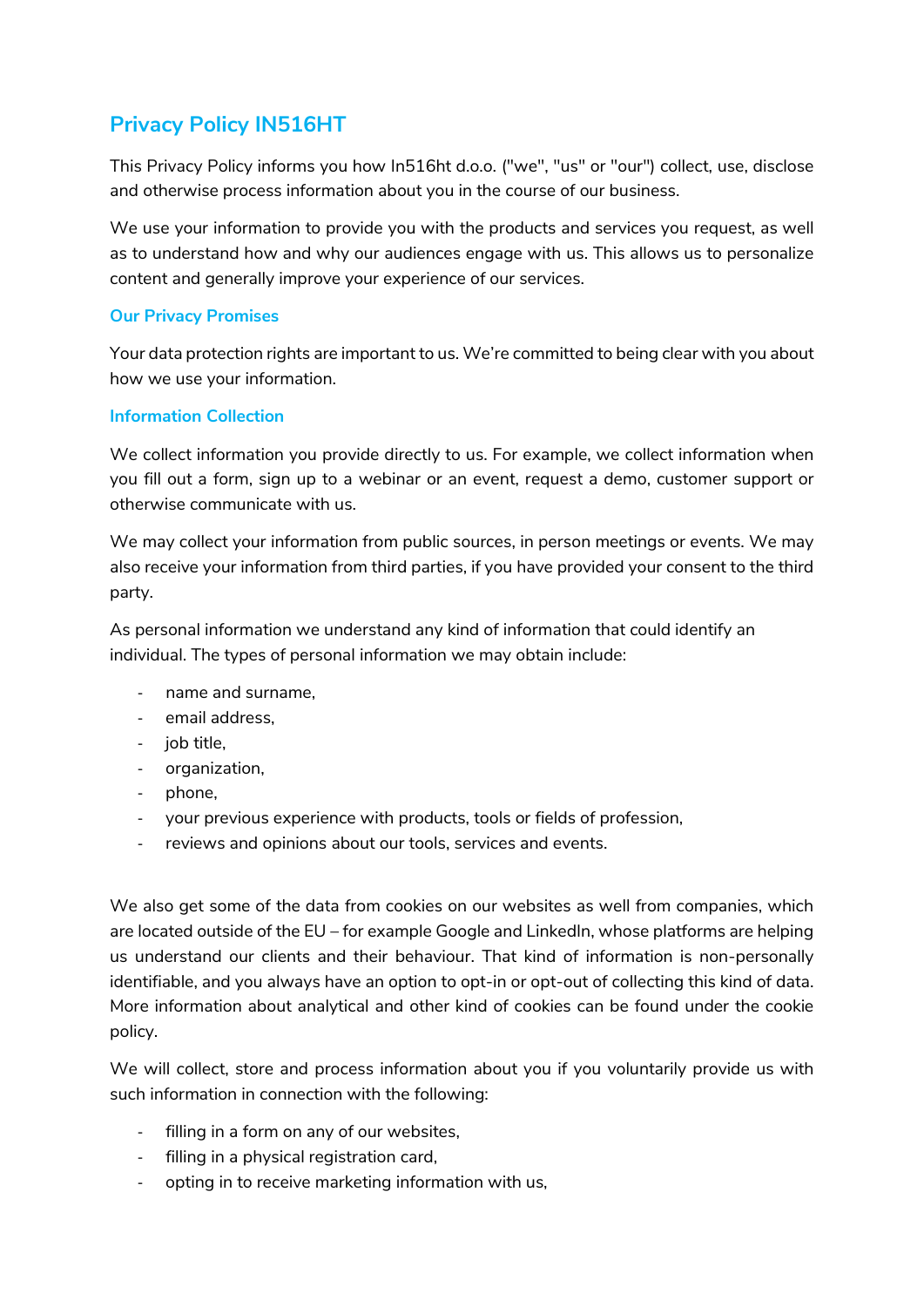- requesting a demo on one of the websites,
- requesting to watch, read or download some of our content on our websites (videos, white papers, blogs, case studies),
- contacting us by telephone or face to face (e.g. at event),
- sending us a letter, e-mail or social media message,
- subscribing to receive a service from us (e.g. a newsletter),
- requesting promotional information from us (e.g. information about any of our services or tools),
- participating in a survey, competition or prize draw.

## **Use of Personal Data**

We don't collect information equally – it depends on where and how it is collected. Whatever the case, we handle your personal data in a secure environment and we never share it with third parties, unless you would allow us to do so. All personal information is classified and used only to help us manage and improve our services. In516ht therefore uses and processes personal data to:

- register you to our event,
- inform about incoming events,
- help us create content that is relevant to our visitors,
- make improvements to our websites and social media pages and ensure that content on these is presented in the most effective manner for our visitors,
- provide with information, products or services that you request from us or which we feel may interest you,
- assess and help us understand general trends and patterns relating to our business,
- enable us to compile anonymous, aggregated statistics that allow us to understand how users use our websites and to help us improve the structure of our websites.
- improve our services and to ensure they are of interest to you.

Even where In516ht has a legitimate interest in processing your personal data, we will not do so to the extent that processing would override your interests, rights and freedoms to protect your personal data.

### **Your Rights and Information Choices**

You always have the right to "opt-out" of receiving marketing communications, whether by email or otherwise, at any time. You can do this by clicking the unsubscribe link displayed in any of the marketing e-mails you receive or email us at [marketing@in516ht.com.](mailto:marketing@in516ht.com)

You also have the following rights in relation to personal data that we hold about you:

Right to Access – to request confirmation of whether we process personal data relating to you, and if so, to request a copy of that personal data.